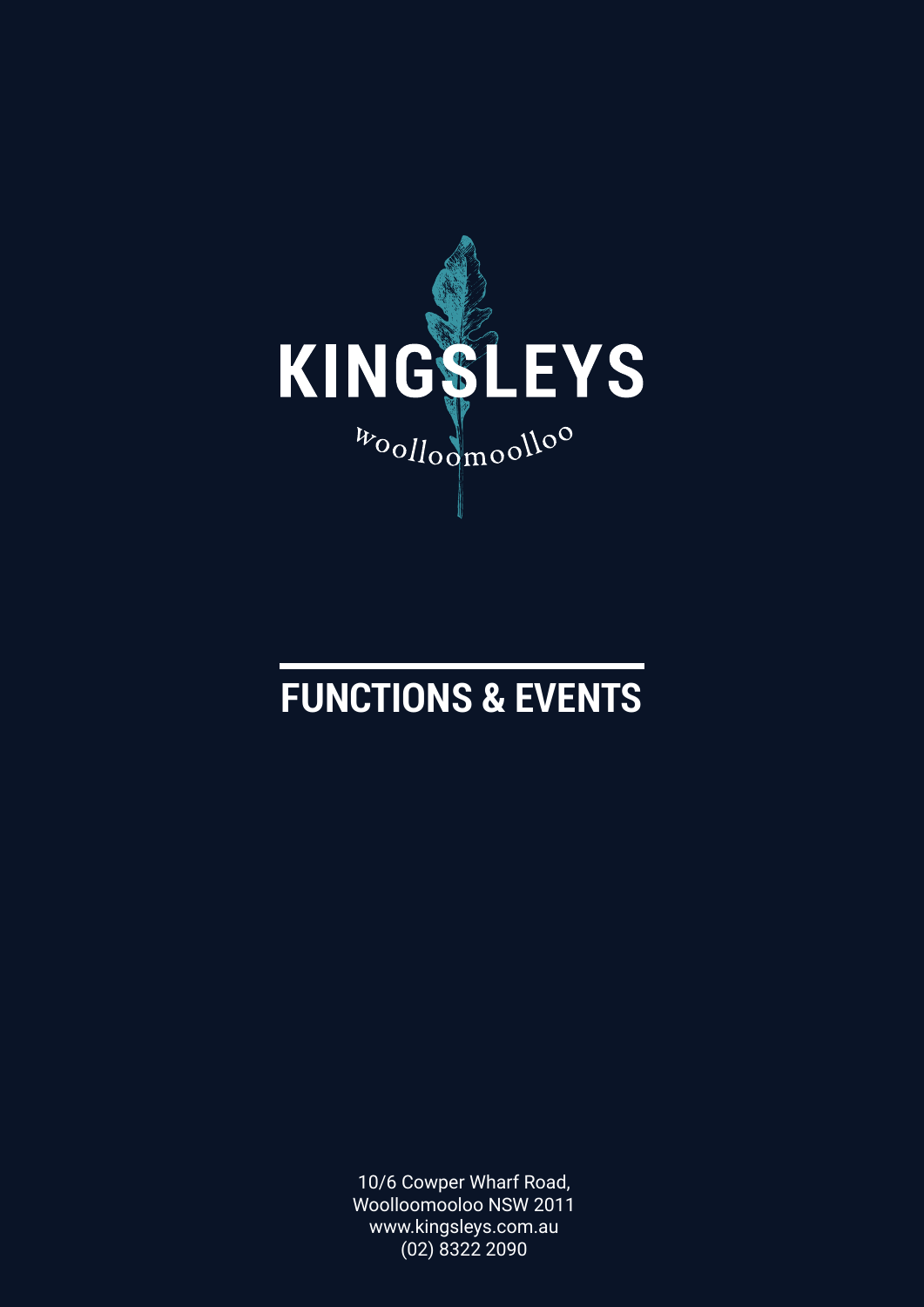

# **JOIN US AT KINGSLEYS**

Enjoy a jaw dropping Sydney Harbour waterfront location, juicy steaks, tender crabs, and fine wine. Your guests couldn't ask for anything else.

Kingsleys Woolloomooloo boasts a proud and established reputation as a favourite for corporate dinners and special occasions. A sure fire winner for any occasion at any time of year.

Ideal for special occasions, corporate functions, private dining, long lunches, great steak and wine dinners.



boolloomooloo

10/6 Cowper Wharf Road, Woolloomooloo NSW 2011 admin@kingsleys.com.au www.kingsleys.com.au (02) 8322 2090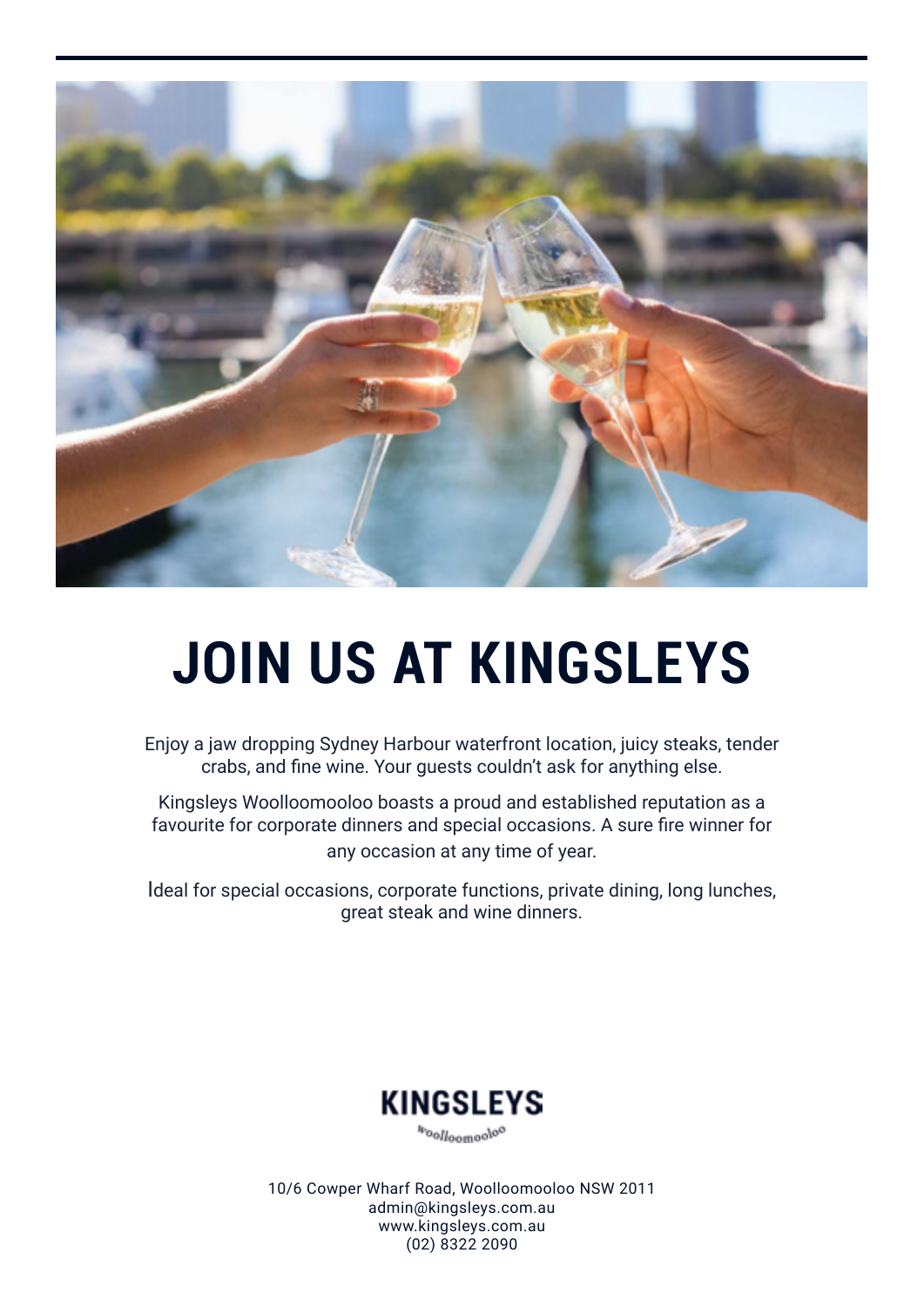

### **FULL VENUE**

Outdoor/Indoor | Standing 200 | Seated 180

Kingsleys Woolloomooloo is available for entire venue hire, ideally suited to events for up to 200 guests. Exclusive venue hire offers both indoor and outdoor spaces for your event and ensures your guests have plenty of room to dine, socialise and dance.

### **PRIVATE DINING ROOM**

Indoor | Standing 40 | Seated 30

Perfect for long lunches, corporate dinners and sophisticated celebrations, the Private Dining Room can accommodate up to 34 guests for seated events. The space is also popular for intimate cocktail-style events for up to 40 guests and features views over Sydney Harbour.





### **MEZZANINE**

Indoor | Standing 70 | Seated 55

The Mezzanine is a light-filled yet intimate private function space ideal for entertaining parties of up to 70 guests. Floor-to-ceiling windows offer stunning views over Sydney Harbour and the buzzing Woolloomooloo precinct below.

### **OUTDOOR TERRACE**

Outdoor | Standing 160 | Seated 110

Reserve the entire outdoor terrace exclusively for large seated or cocktail-style events. With an unrivalled waterfront location, this is the perfect function space for enjoying the atmosphere of Sydney Harbour and the lifestyle that makes Sydney so special.

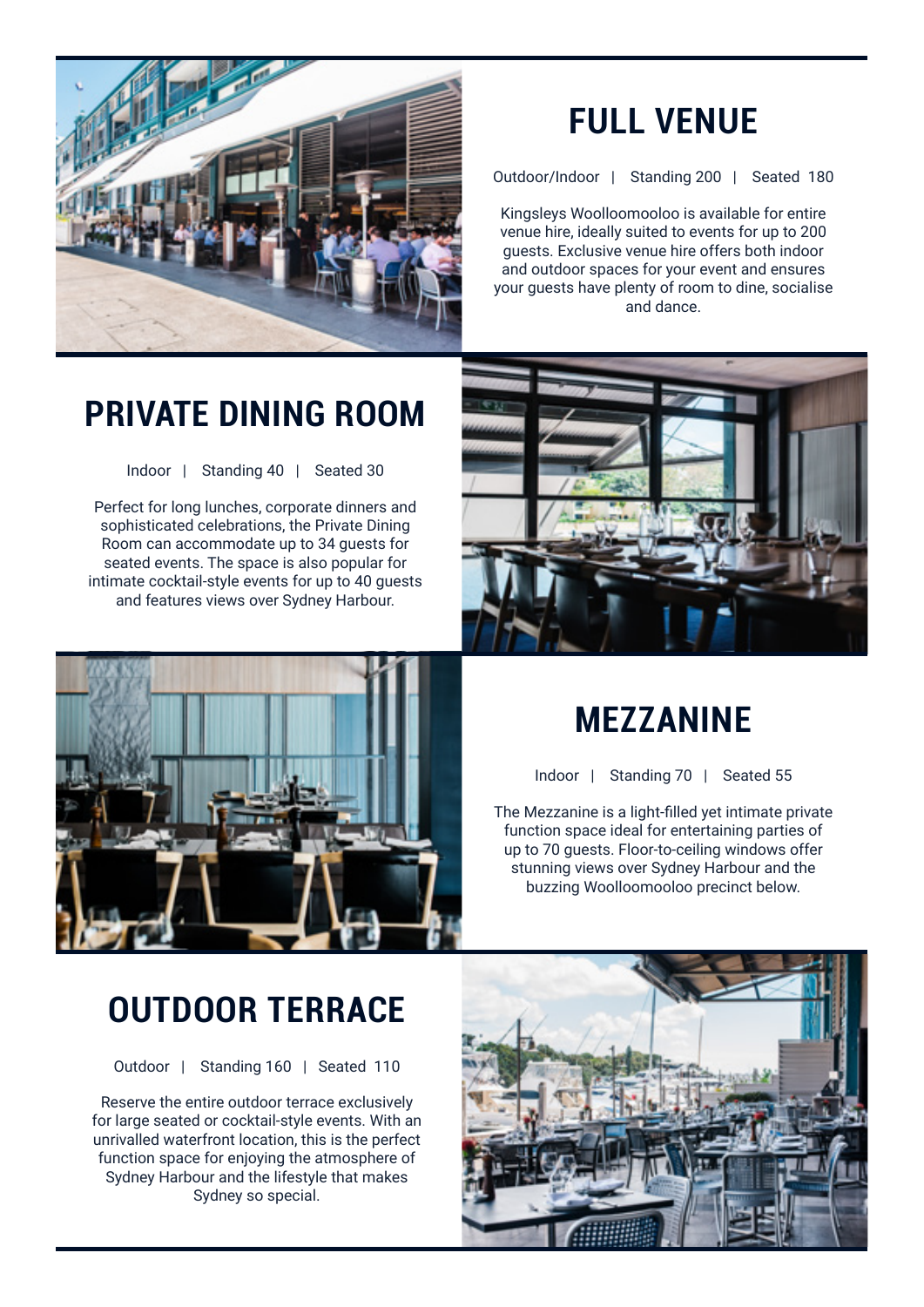## **RIVERINA MENU**

**2 COURSE – \$85PP 3 COURSE – \$95PP**

### **ENTRÉE**

(to share)

**SOURDOUGH (V)** smoked butter, charcoal salt

**SYDNEY ROCK OYSTERS (GF)** served natural and kilpatrick

**DUCK LIVER PARFAIT (DF)** cherry jam, brioche, pickled eschalot, champagne jelly

**LOCALLY CAUGHT FRIED CALAMARI (GF, DF)** yuzu mayo, togarashi, green onion

### **MAINS**

(choice of)

**WAGYU RUMP 300G (GF)** Tajima, 400-Day grain fed, MB4+

**BLACK ANGUS SIRLOIN 300G (GF)** Grainge, 120-day grain fed, Riverina MB2+

Steaks served with café de paris butter, onion jam and snow peas leaves

**ROAST HUMPTY DOO BARRAMUNDI (DF, GF)** Capers, Heirloom tomatoes, olives, basil, baby spinach

**POTATO & PARMESAN POTATO GNOCCHI (V)** truffle mushrooms, porcini, burnt butter, sage, pecorino

### **SIDES**

(to share)

**SHOESTRING FRIES (VE,GF)**

**BABY COS LETTUCE SALAD (V, GF)**

### **DESSERT**

(choice of)

**VALRHONA DARK CHOCOLATE DELICE (GF)** hazelnut, cocoa nibs, salted caramel ice cream

**DUO OF AUSTRALIAN CHEESES** 

served with quince, walnuts, crackers





**Please note:**  This is a sample set menu & is subject to seasonal change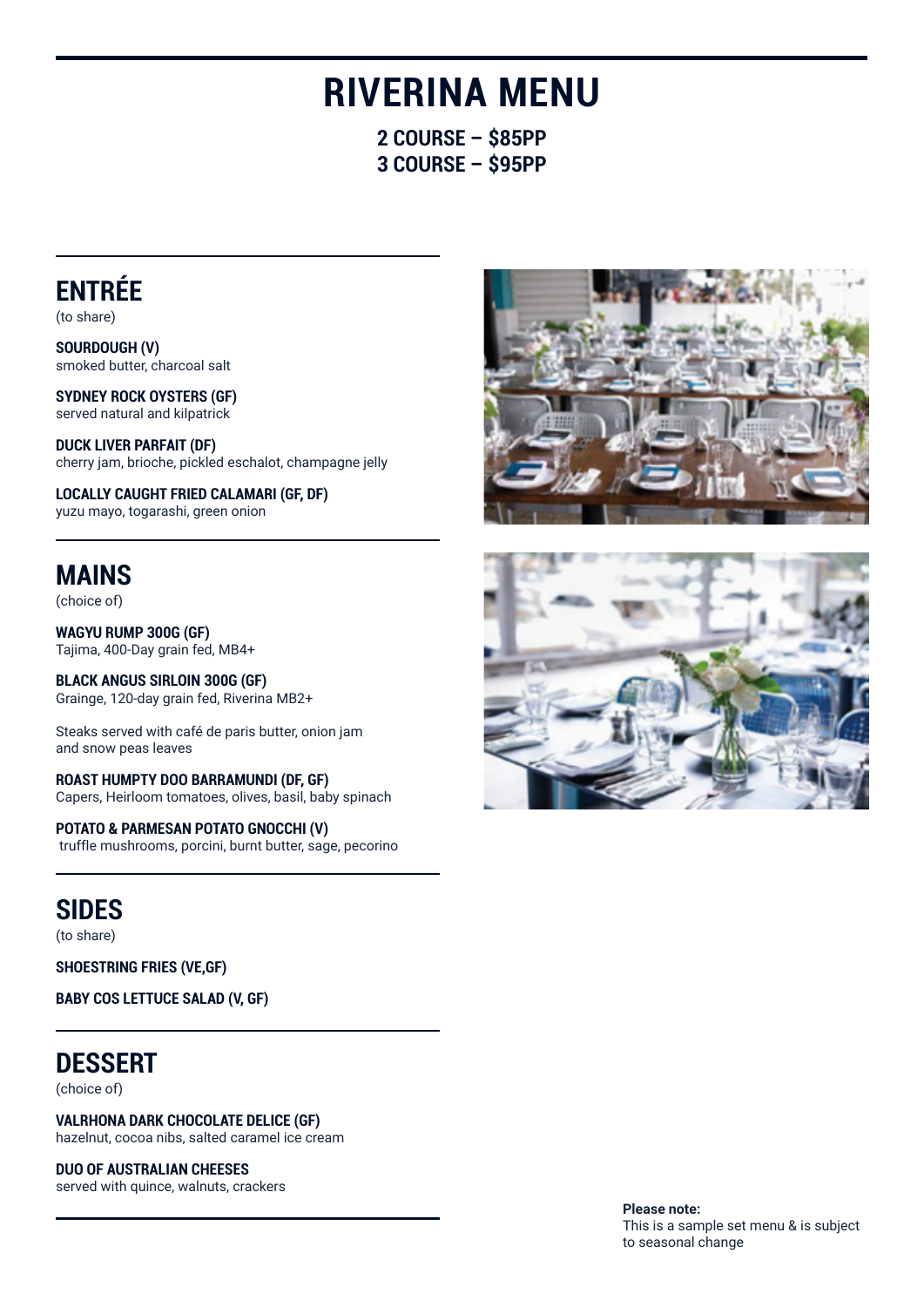## **BANQUET MENU**

#### **2 COURSE – \$90pp**

#### **3 COURSE – \$100pp**

**OUR BANQUET MENU IS DESIGNED FOR THE WHOLE TABLE TO SHARE. (***MIN 4 PEOPLE)* 

#### **ENTRÉE**

**SOURDOUGH (V)** smoked butter, charcoal salt

**SYDNEY ROCK OYSTERS (GF)** served natural and kilpatrick

**TRUFFLED WILD MUSHROOM CROQUETTE (V)**

truffle aioli, parmesan, porcini, sorrel

#### **GARLIC AUSTRALIAN TIGER PRAWNS (GF)**

confit garlic butter, white wine, chilli, lemon, sourdough

#### **MAIN**

#### **KINGLEYS STEAK TASTING BOARD (GF)**

selection of grass fed, grain fed and wagyu beef cooked on the grill, served with our signature sauces, onion jam and snow peas leaves

**ROAST HUMPTY DOO BARRAMUNDI (DF, GF)**

capers, heirloom tomatoes, olives, basil, baby spinach

#### **SIDES SHOESTRING FRIES (VE, GF)**

**BABY COS LETTUCE SALAD (V, GF)**

#### **DESSERTS**

#### **VALRHONA DARK CHOCOLATE DELICE (GF)**

hazelnut, cocoa nibs, salted caramel ice cream

**DUO OF AUSTRALIAN CHEESES** 

served with quince, walnuts, crackers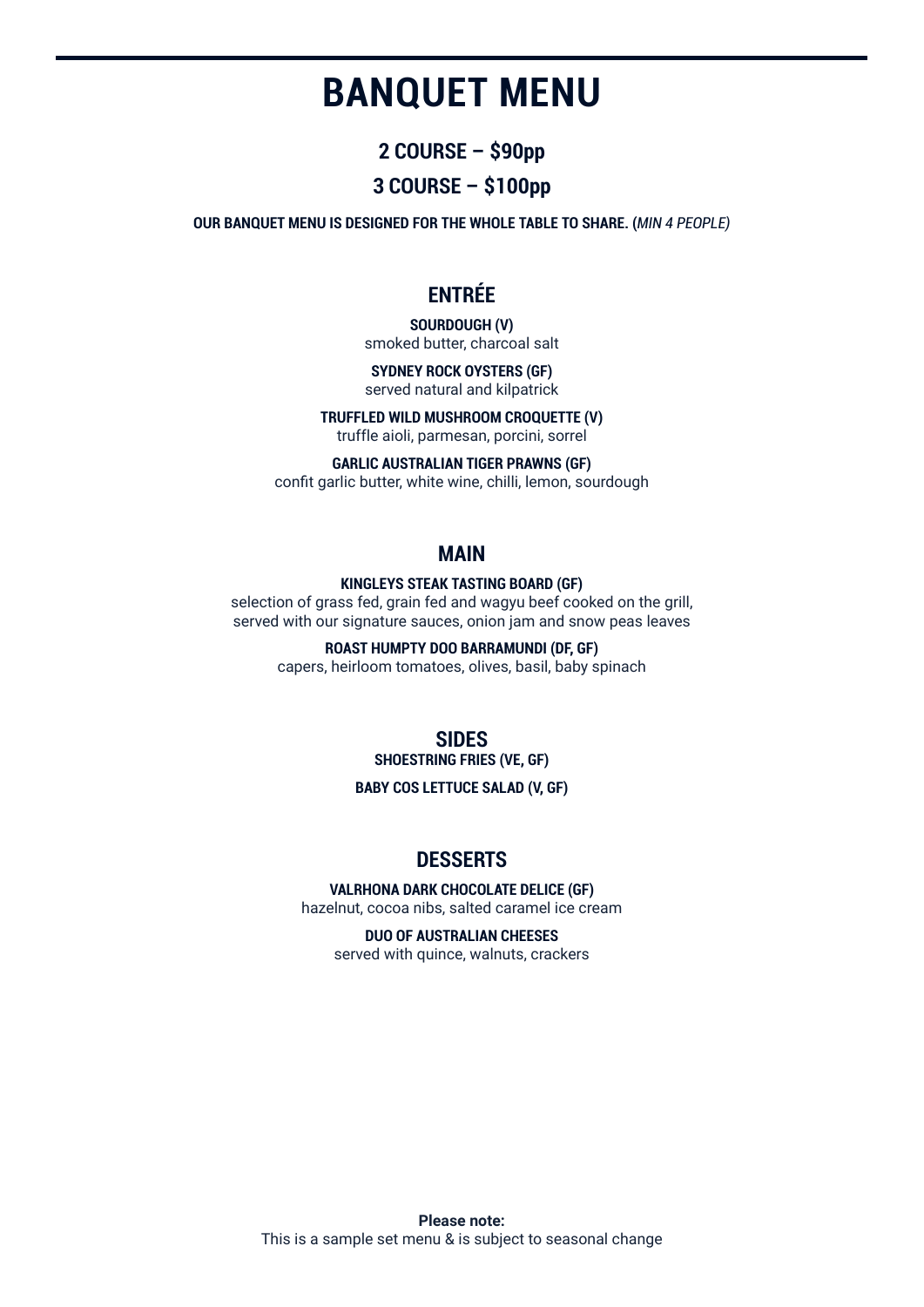## **CAPE GRIM MENU**

#### **3 COURSE PRE-FIXE KINGSLEYS – \$120pp**

#### **ENTRÉE**

(to share)

**SOURDOUGH (V)** smoked butter, charcoal salt

**SYDNEY ROCK OYSTERS (GF)** served natural and kilpatrick

**WAGYU STEAK TARTARE MBS+4 (DF)** quail egg yolk, classic garnish, crisp sourdough

**GARLIC AUSTRALIAN TIGER PRAWNS (GF)** confit garlic butter, white wine, chilli, lemon, sourdough

#### **MAIN**

(choice of)

**BLACK ANGUS RIBEYE 300G (GF)** Oakley reserve, 150-day grain fed MB3+

> **EYE FILLET 200G (GF)** Pinnacle, pasture fed MB2+

steaks served with café de paris butter, onion jam and snow peas leaves

**ROAST HUMPTY DOO BARRAMUNDI (DF, GF)**

capers, Heirloom tomatoes, olives, basil, baby spinach

**POTATO & PARMESAN POTATO GNOCCHI (V)** truffle mushrooms, porcini, burnt butter, sage, pecorino

**SIDES**

(to share)

**SHOESTRING FRIES (VE, GF)**

**BABY COS LETTUCE (V, GF)**

#### **DESSERTS**

(choice of)

**VALRHONA DARK CHOCOLATE DELICE (GF)** hazelnut, cocoa nibs, salted caramel ice cream

**DUO OF AUSTRALIAN CHEESES**  served with quince, walnuts, crackers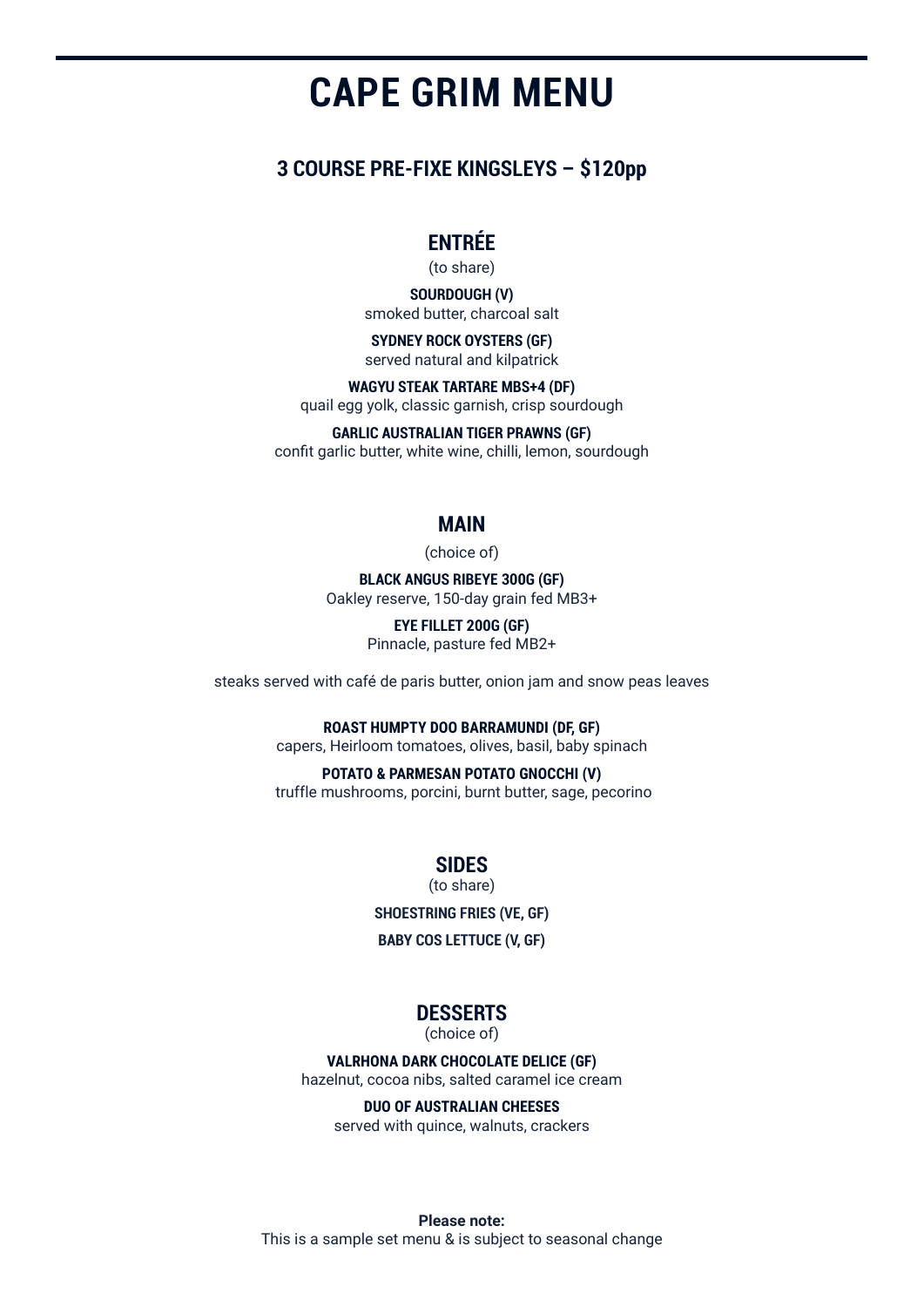## **ALTERNATE DROP MENU**

**2 COURSE – \$90pp 3 COURSE – \$100pp**

#### **ENTRÉE**

(to share)

**SOURDOUGH (V)** smoked butter, charcoal salt

**LOCALLY CAUGHT FRIED CALAMARI (GF, DF)** yuzu mayo, togarashi, green onion

**TRUFFLED WILD MUSHROOM CROQUETTE (V)** truffle aioli, parmesan, porcini, sorrel

**GARLIC AUSTRALIAN TIGER PRAWNS (GF)** confit garlic butter, white wine, chilli, lemon, sourdough

#### **MAIN**

(alternative drop – choose two)

**WAGYU RUMP 300G (GF)** Tajima, 400-Day grain fed, MB4+

**BLACK ANGUS SIRLOIN 300G (GF)** Grainge, 120-day grain fed, Riverina MB2+

> **EYE FILLET 200G (GF)** Pinnacle, pasture fed MB2+

**ROAST HUMPTY DOO BARRAMUNDI (DF, GF)** capers, heirloom tomatoes, olives, basil, baby spinach

#### **SIDES**

**SHOESTRING FRIES (VE, GF)**

**BABY COS LETTUCE SALAD (V, GF)**

#### **DESSERTS**

(alternative drop – choose two)

**DUO OF AUSTRALIAN CHEESES** served with quince, walnut, crackers

#### **VALRHONA DARK CHOCOLATE DELICE (GF)**

hazelnut, cocoa nibs, salted caramel ice cream

**BURNT BASQUE CHEESECAKE (V, GF)** mandarin, vanilla beans, Grand Marnier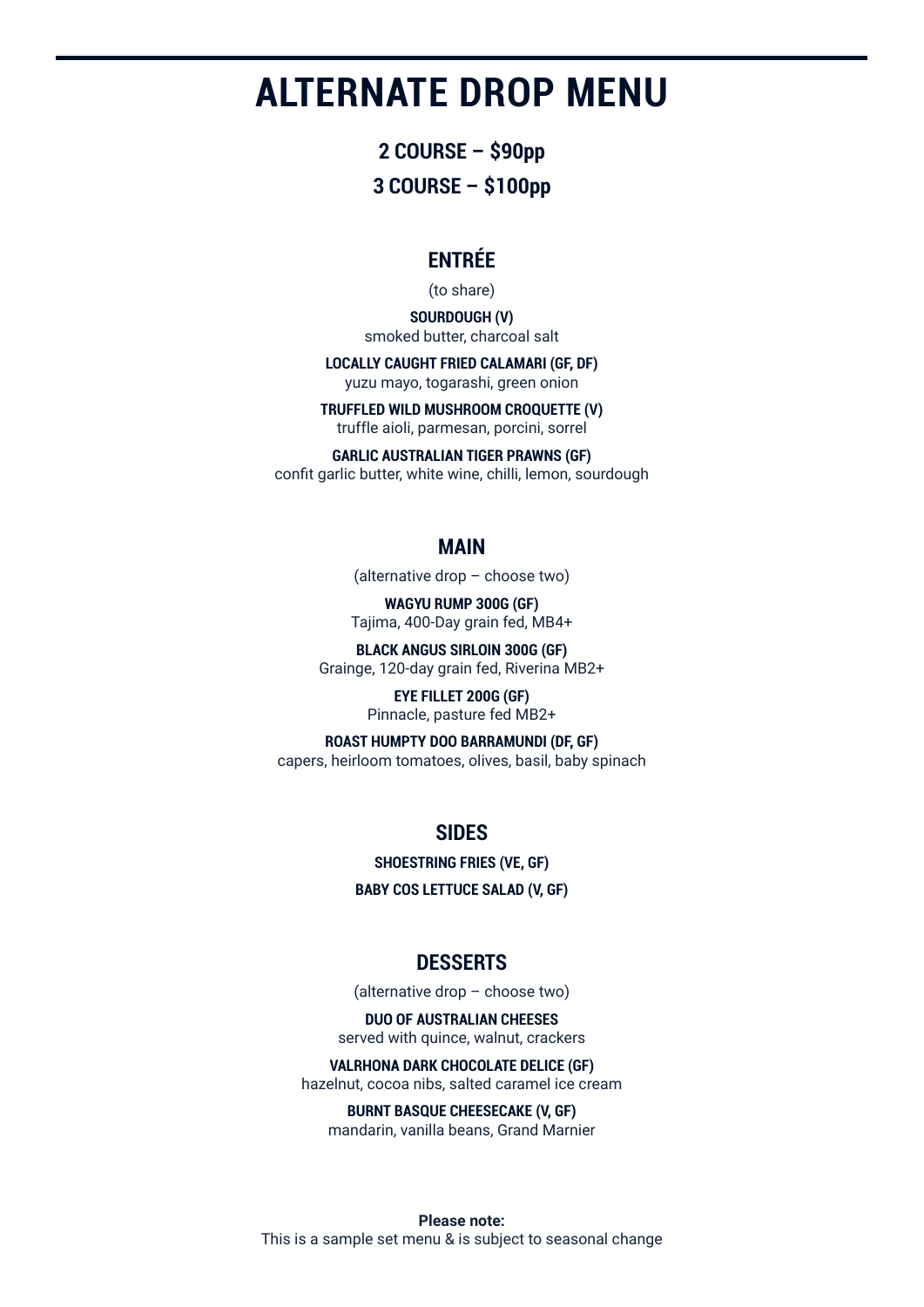## **KINGSLEYS PREMIUM UPGRADES**

#### **ALASKAN CRAB – \$26PP**

(available with entree, main or extra course)

#### **100G OF ALASKAN KING GRAB PER PERSON**

Singapore chilli, salt & szechuan pepper or chilled

(all crab must be served the same for the whole table)

#### **1 PER 4 PERSON SHARE PLATE ADD ON**

**CHEESE PLATE | \$10 PER PERSON**

#### **ADD THE BELOW TO UPGRADE YOUR MAIN COURSE**

(on any of the function packages)

**1/2 BAKED BABY LOBSTER, GARLIC BUTTER – \$26PP BONE MARROW, LEMON – \$15PP SALT & PEPPER PRAWNS – \$15PP**

\*additional sides added to any menu will be charged at full price per side \*additional upgrades are not for individual sale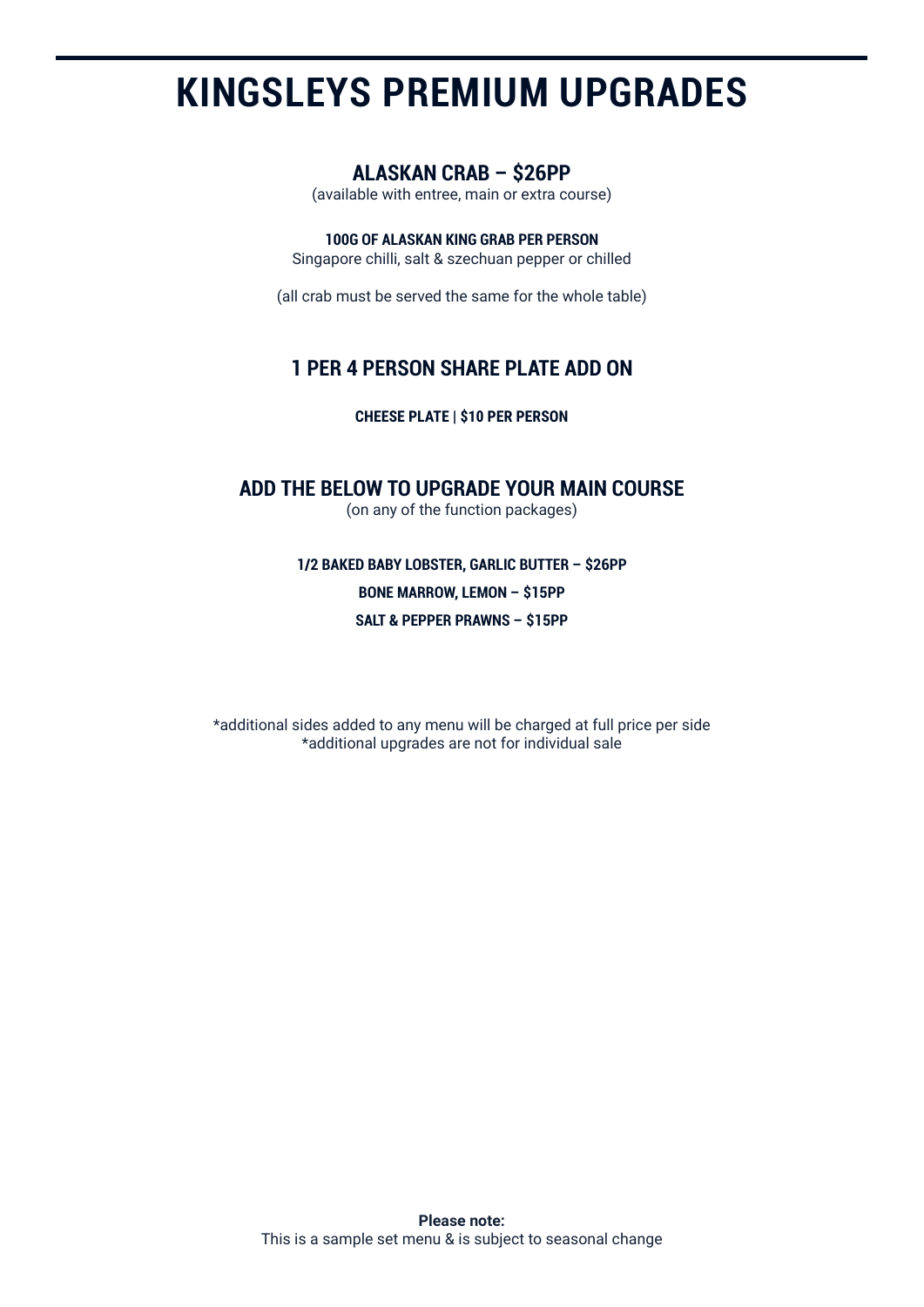## **KINGSLEYS CORPORATE CLIENT PACKAGE**

#### **MORNING TEA \$20PP**

**BARISTA MADE COFFEE AND A SELECTION OF TEAS HANDMADE FRESH MUFFINS, GRONOLA BARS & FRUIT PLATES**

#### **EXECUTIVE LUNCH \$35PP**

(choice of)

#### **FISH OF THE DAY**

**BLACK ANGUS SIRLOIN** Riverina grain signature, 120-day grain fed MB2+

**HANDMADE POTATO GNOCCHI** roast pumpkin, sage butter, roquette and pine nuts

#### **KINGSLEYS BURGER**

200g grain fed beef patty, bacon, cheddar, roquette, beetroot relish

(served with steak chips and iceberg salad) (coffee & soft drinks served throughout lunch)

#### **AFTERNOON TEA \$15PP**

#### **SCONES**

with clotted cream and house made jam

(morning and afternoon tea combined - \$30pp)

#### **FULL EXECUTIVE PACKAGE \$65PP**

Morning & afternoon tea combined with the executive lunch

#### **Refreshments included with all options:**

Tea/coffee Soft drinks & juice **Water** 

We can also organise the full ala carte menu to be offered to the group if you would like a larger selection or any of our pre-fixe and banquet menus. If available on the day we can also accommodate you downstairs in the restaurant or on the terrace for your lunch.

Available for events Monday–Thursday on Level One.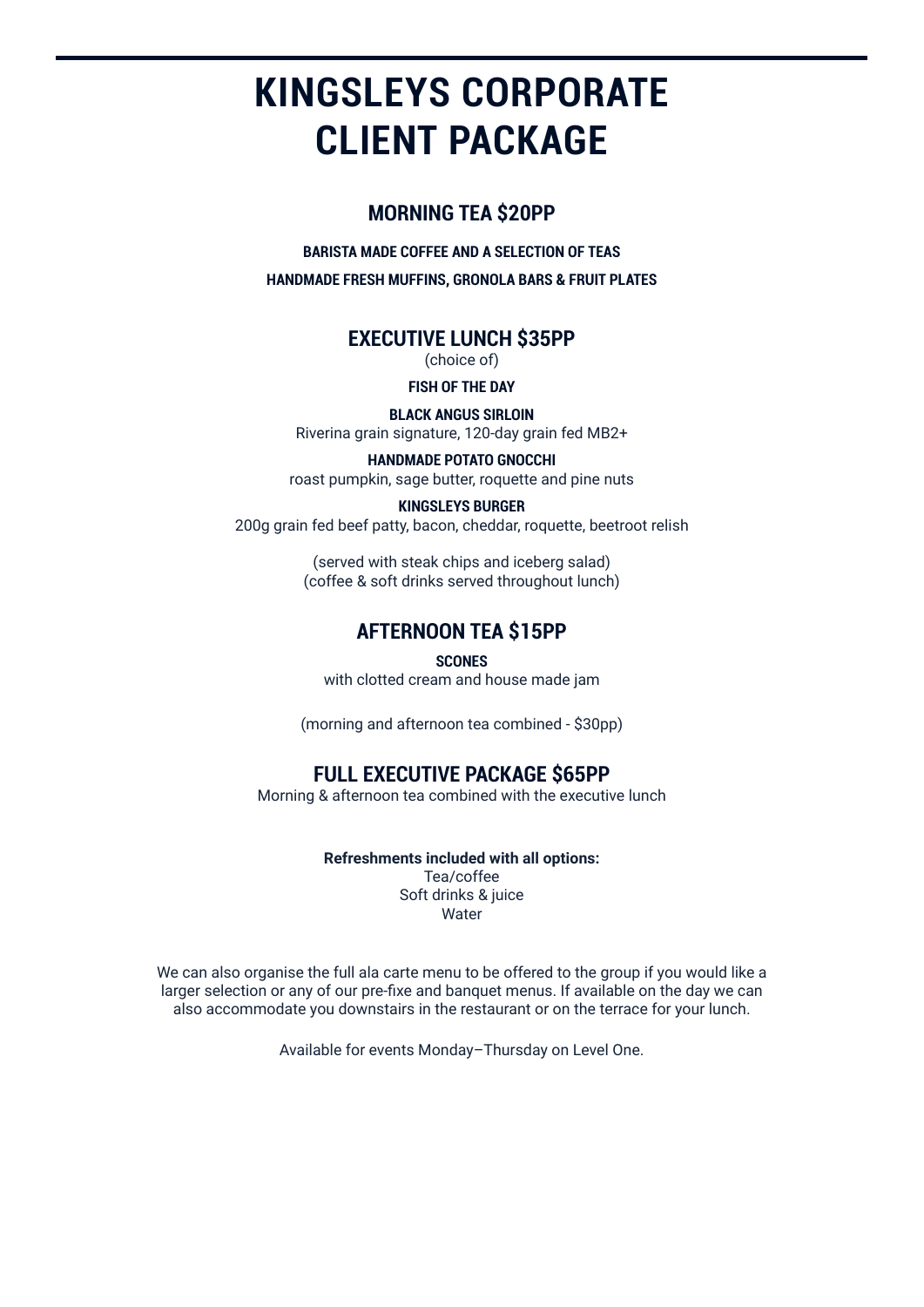# **CANAPÉ MENU**

#### **CHEFS SELECTION OF 3 CANAPÉS | \$15PP**

**7 PIECE PACKAGE | \$40PP** Selection of 3 cold, 4 hot options

**9 PIECE PACKAGE | \$50PP** Selection of 4 cold, 4 hot, 1 substantial

#### **11 PIECE PACKAGE | \$60PP**

Selection of 4 cold, 4 hot, 2 substantial, 1 dessert

#### **Cold**

Sydney rock oysters natural Chilled King Prawn & cocktail sauce Bloody Mary oyster shooter Dressed Alaskan king crab, avocado Confit ocean trout, bean, radish, tahini dressing Classic steak tartare, crostini Duck liver parfait, cornichon, brioche San Danielle prosciutto, grissini Semi dried cherry tomato, olive tapenade, flat bread Butternut pumpkin, persian feta, sage, flat bread

#### **Hot**

Sydney rock oyster kilpatrick Sydney rock oyster tempura fried Salt & pepper Mooloolaba prawn Tempura soft shell crab, iceberg, chilli jam Wild mushroom croquette with truffle aioli Crispy pork belly bites, nam jim dipping sauce Grilled grain fed striploin, chimmichurri Peppered wagyu rump, onion jam

#### **Substantial**

Kingsleys mini burger Sauteed gnocchi with pumpkin & pine nuts BBQ Riverine beef short rib slider Beer battered barramundi, tartare sauce Pasture fed lamb cutlet, cous cous

#### **Dessert**

Dark chocolate ganache Mini pavlovas, seasonal fruit Le conquerant camembert, fruit spelt crisp

*To add additional canapés to your package:* Cold | \$6 per piece Hot | \$7 per piece Substantial | \$8.5 per piece Dessert | \$5 per piece







#### *\*Minimum of 20 people for canape packages*

*\*\*Please note this is a sample menu and subject to seasonal change.*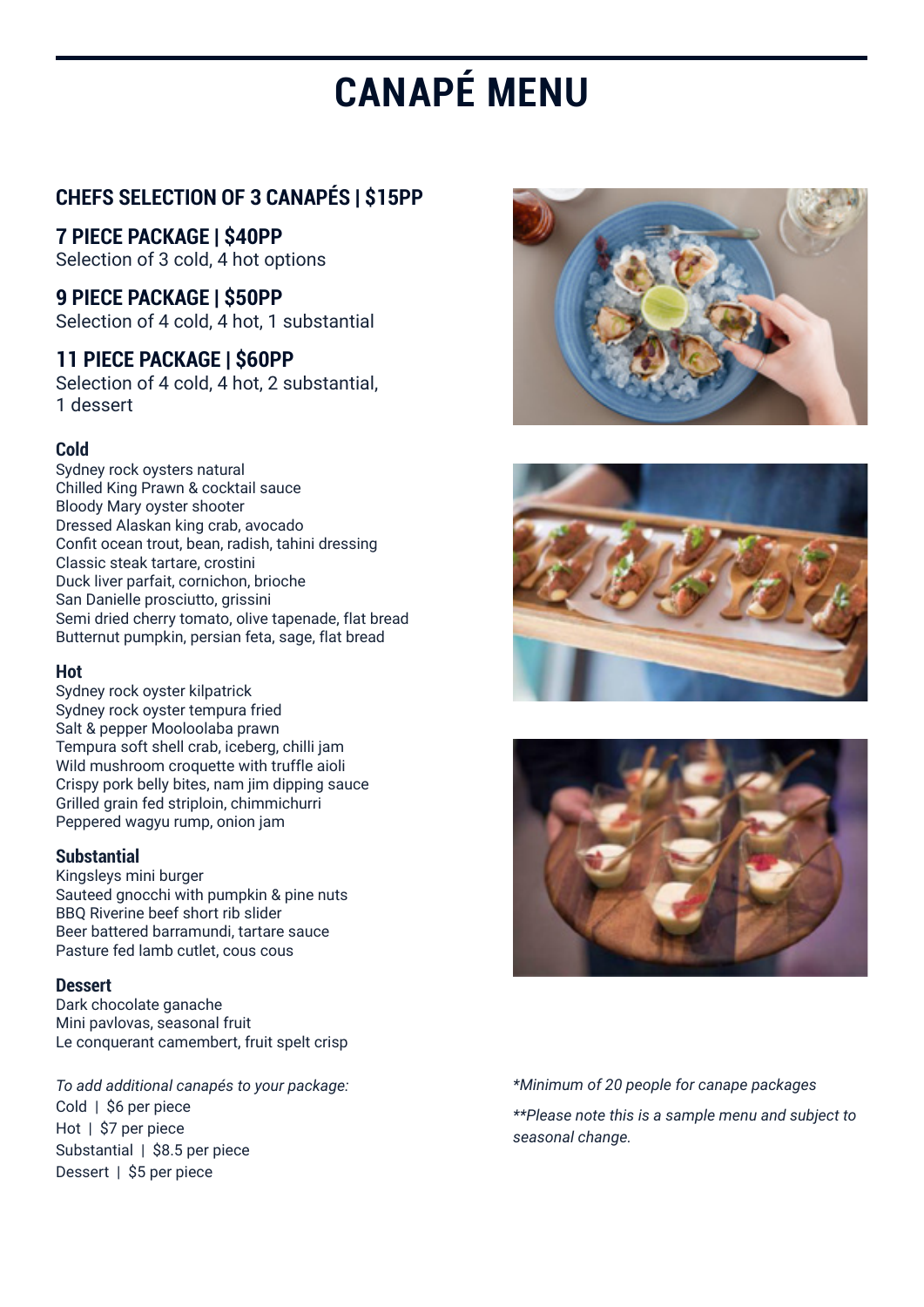## **BEVERAGE PACKAGES**

**ADD ON TO ANY OF OUR SET MENUS**

### **STANDARD**

**2 HOUR \$45PP 3 HOUR \$55PP 4 HOUR \$65PP**

**BEER** Furphy Refreshing Ale Hahn Light

**WHITE WINE** Edge of The World Sauvignon Blanc, SA

**RED WINE** Edge of The World Cabernet Shiraz, SA

**SPARKLING** Edge of The World Brut, NV

### **PREMIUM**

**2 HOUR \$55PP 3 HOUR \$65PP 4 HOUR \$75PP**

#### **BEER**

Peroni Red Label Furphy Refreshing Ale Hahn Premium Light Pipsqueak Apple Cider

#### **WHITE WINE**

Beachhut Pinot Grigio Barefoot Chardonnay

**RED WINE** Guilty By Association Pinot Noir Block 50 Shiraz

**SPARKLING** Aurelia Prosecco

**ROSÉ** Edge of The World Rose, SA

### **DELUXE**

#### **2 HOUR \$65PP 3 HOUR \$75PP 4 HOUR \$85PP**

#### **BEER**

Peroni Red Label Little Creatures Pale Ale Furphy Refreshing Ale Pipsqueak Apple Cider Hahn Light

#### **SPARKLING WINE**

Aurelia Prosecco, NV

#### **WHITE WINE**

Cape Mentelle Semillon Sauvignon Blanc, WA Margan Chardonnay, Hunter Valley

#### **RED WINE**

Chain of Fire Pinor Noir Hentley Famr Villain & Vixen Shiraz

#### **ROSÉ**

Roger & Rufus

### **UPGRADES**

**Cocktail on arrival - \$10 per cocktail** Seasonal Spritz, Espresso Martini, Bellini

**Spirit upgrade - \$10pp** Add a range of spirits to any premium or deluxe package

*\*All beverage packages are inclusive of still & sparkling mineral water, soft drinks, juices, tea & coffee.*

*\*\*Please note that these are sample beverage packages only and beverages are subject to change.*

*\*\*\*Maximum of 3 hour beverage package available to hens and bucks groups.*